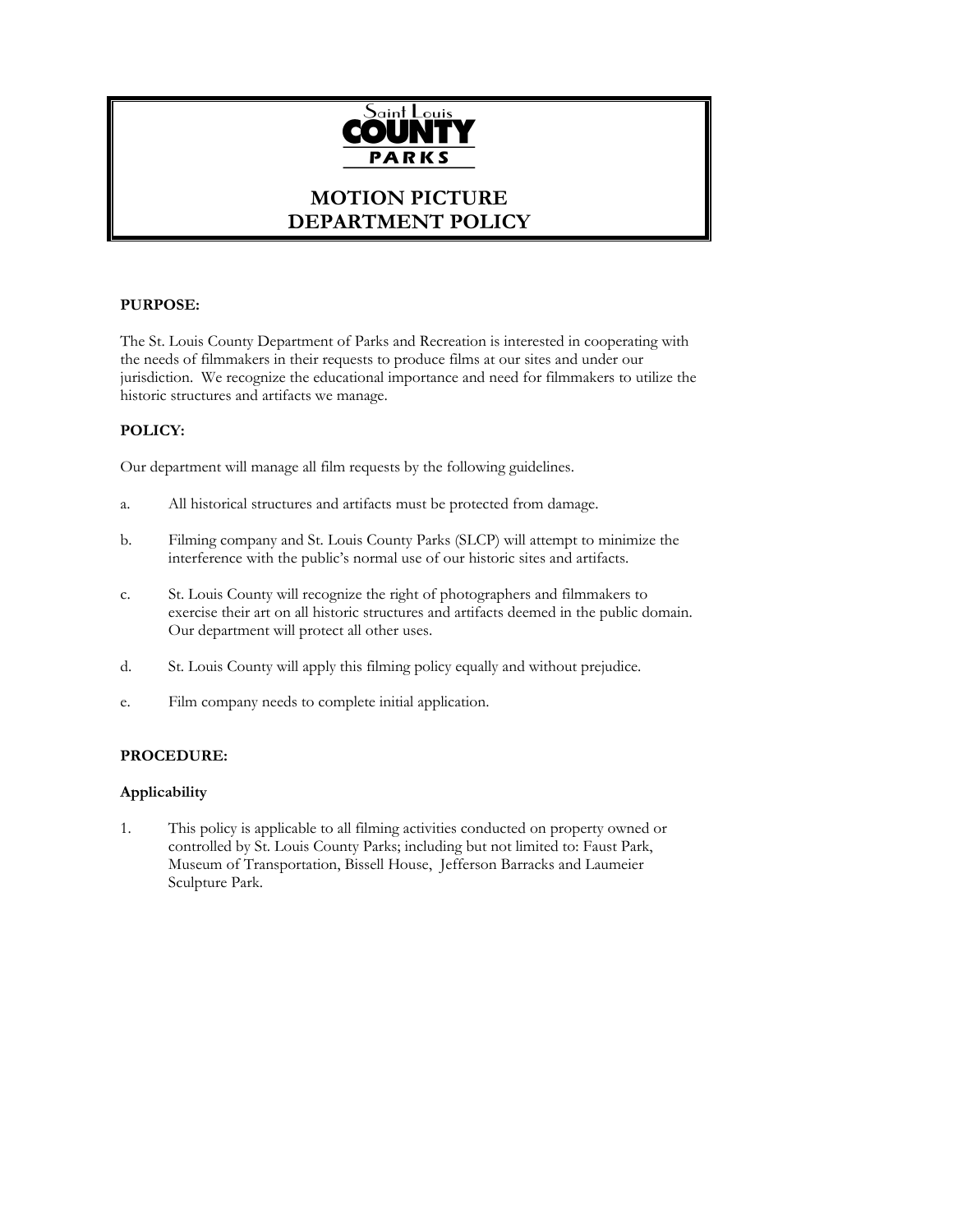#### **Permits**

1. Any person or organization desiring to film must apply for a permit. A \$25.00 application fee shall be paid to the applicable historic. All applications must be made on the attached form, shall be complete and legible and shall be submitted a minimum of 30 calendar days prior to the time desired for filming. If the filming would involve artifacts or resources belonging to or on loan from another party, the Site Manager will consult with the appropriate party and obtain their approval in writing. If this approval is not given, then the artifacts or resources may not be included in any filming.

### **Exemptions**

**Visitor Photography** – Visitor video filming is acceptable. Such photography must not endanger historic artifacts or resources and must not unduly interfere with other visitors. All visitor photography is subject to approval by the site manager who is authorized to limit or prohibit photography if it is interfering with the use, operation or enjoyment of the site.

**News Filming** - News Photography or filming is exempt from permit requirements unless sets or props are used.

**Commercial Still Photography** – Use of tripods, flashbulbs or strobe lights is exempt from permit requirements unless it:

- a. Involves the use of models, sets or props.
- b. Could result in damage to historic artifacts or resources, with this being determined by the site manager.
- c. Will take place where it is likely to interfere with the normal safety and enjoyment of the public.
- d. Is covered by a separate policy.

**St. Louis County Filming** – All photography or filming done for St. Louis County, either by staff or a private contractor and projects that support the site's mission as defined by site director, are exempt. This does not exempt departmental staff or contractors when the photography is for non-departmental purposes.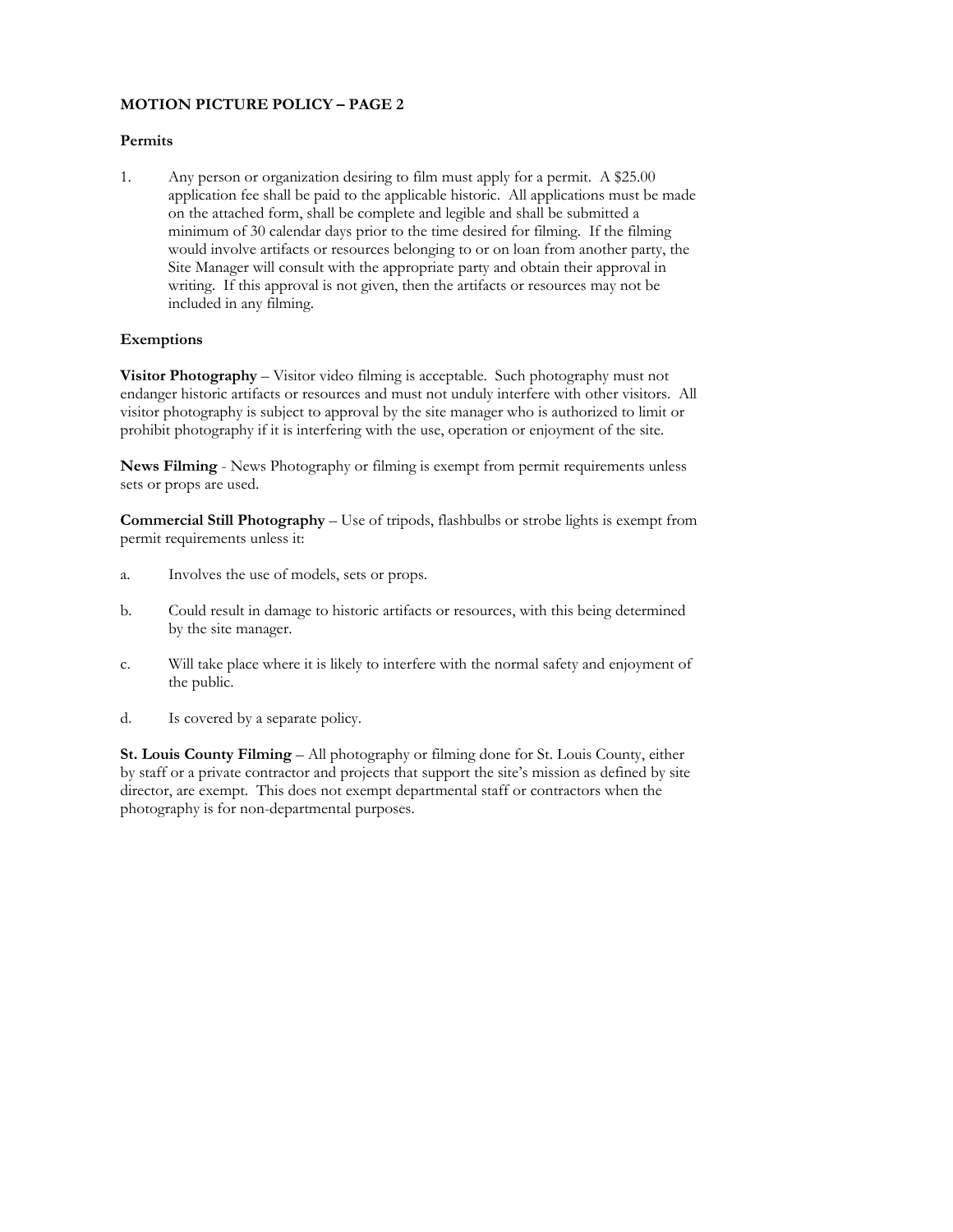## **INTRODUCTIONS**

The St. Louis County Parks (SLCP) owns many properties, both real and personal, which various persons and organizations may wish to photograph or film. SLCP is charged with two duties, which must be carefully balanced.: 1) preservation of historic resources and (2) providing public access to historic resources for the education and enjoyment of the public. Therefore, photographic activities, in general, may be conducted on SLCP property. In some instance, however, a determination may be made by the Director of Parks and Recreation (and consulting site manager where appropriate) that the proposed photography is likely to damage our resources or is likely to unduly interfere with general public access. In such instances, the proposed activity may be modified in order to minimize the impacts; SLCP will then permit the modified photographic activities or will deny permission.

Where the site manager determines that any or all photographic activities may constitute an undue threat to SLCP artifacts or resources, the site manager will post signs prohibiting all photographs or signs prohibiting certain photographic activity (such as flash photography or the use of tripods.)

All photographic and filming activities, whether or not subject to permit requirements, shall be subject to the direction of the site manager or designee who is authorized to limit, modify or prohibit activity which is interfering with the use, operation or enjoyment of the site. This includes, but is not limited to, the site manager prohibiting any activity or use of SLCP resources for inappropriate or illicit filming activities. Filming content will be reviewed in advance by the on-site manager.

## **PERMIT FORM**

All applicants not exempted must fill out the attached permit form, entitled, "APPLICATION FOR PERMISSION TO FILM."

#### **DAMAGE DEPOSIT**

A damage deposit in the form of a bond or cashier's check is required when a filming permit is issued. A performance bond issued by a bonding company or a cashier's check may be used for this purpose. No cash will be accepted for these bond purposes.

In the absence of documentation to the contrary, the bond will be set at a minimum of \$2,500.00. The damage deposit will be refunded after an inspection by SLCP staff at the end of the project.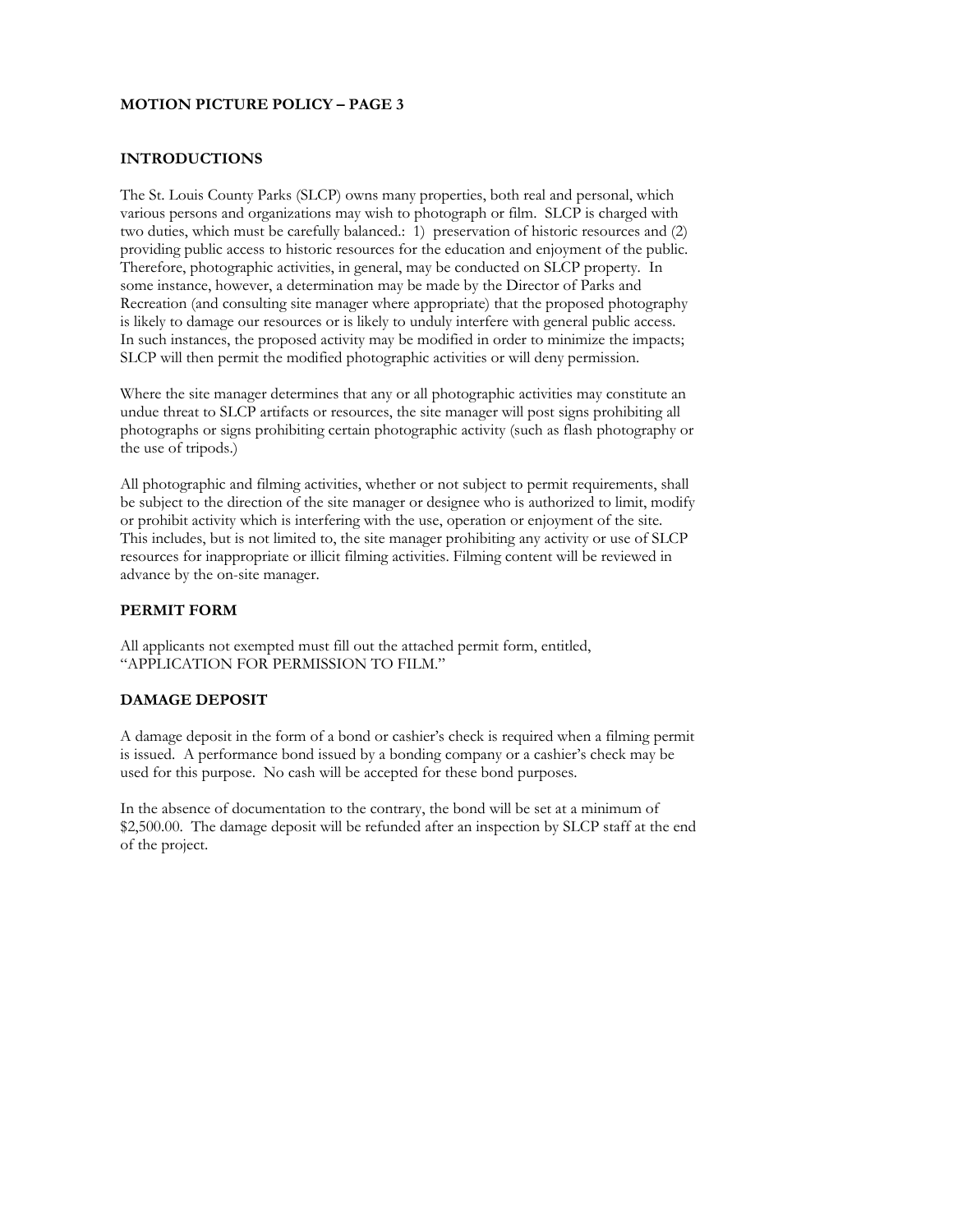#### **GENERAL LIABILITY INSURANCE**

General liability insurance will protect SLCP from claims or litigation connected with injury or damage resulting from the actions of the permittee or his/her agents and employees. Also, this assures that the filmmakers are not judgement proof if a visitor were injured through their negligence. The applicant shall obtain insurance coverage which states that "St. Louis County is additionally insured" and that the relevant 501 (c ) organization is additionally insured for a minimum of \$2,000,000 per occurrence and shall submit proof of this insurance with the application..

If there is little or no possibility of injury or damage to persons or property resulting from the activity, then insurance may not by required. Insurance requirements will be determined by the Director of Parks and Recreation. In general, only hand-held equipment or those using tripods with no wires, props, or unusual filming techniques or equipment would meet the requirement for this exemption. Filmmakers that do not carry extensive general liability insurance, will secure insurance with a minimum coverage amounts for bodily injury of \$300,000 per person, \$2,000,000 per occurrence and for property damage of \$100,000 per occurrence.

#### **FEES**

A fee of \$100 per hour shall be charged for each permit with a minimum of a three-hour charge. In addition to this daily fee, certain costs made necessary by the filmmaker's activity will be assessed to the filmmaker. See "PAYMENTS FOR STAFF COSTS." Hourly charges begin accruing from the time the crew arrives, not when actual filming begins. Special consideration is given to non-profit projects.

# **PAYMENT FOR STAFF COSTS**

All staff hours spent in preparation for filming in pre, post or during the project will be charged to the Film Company on a cost recovery basis.

# **SUPERVISION**

In order to insure full compliance with all of the terms and conditions of the permit a SLCP employee must supervise filming activities authorized by permit.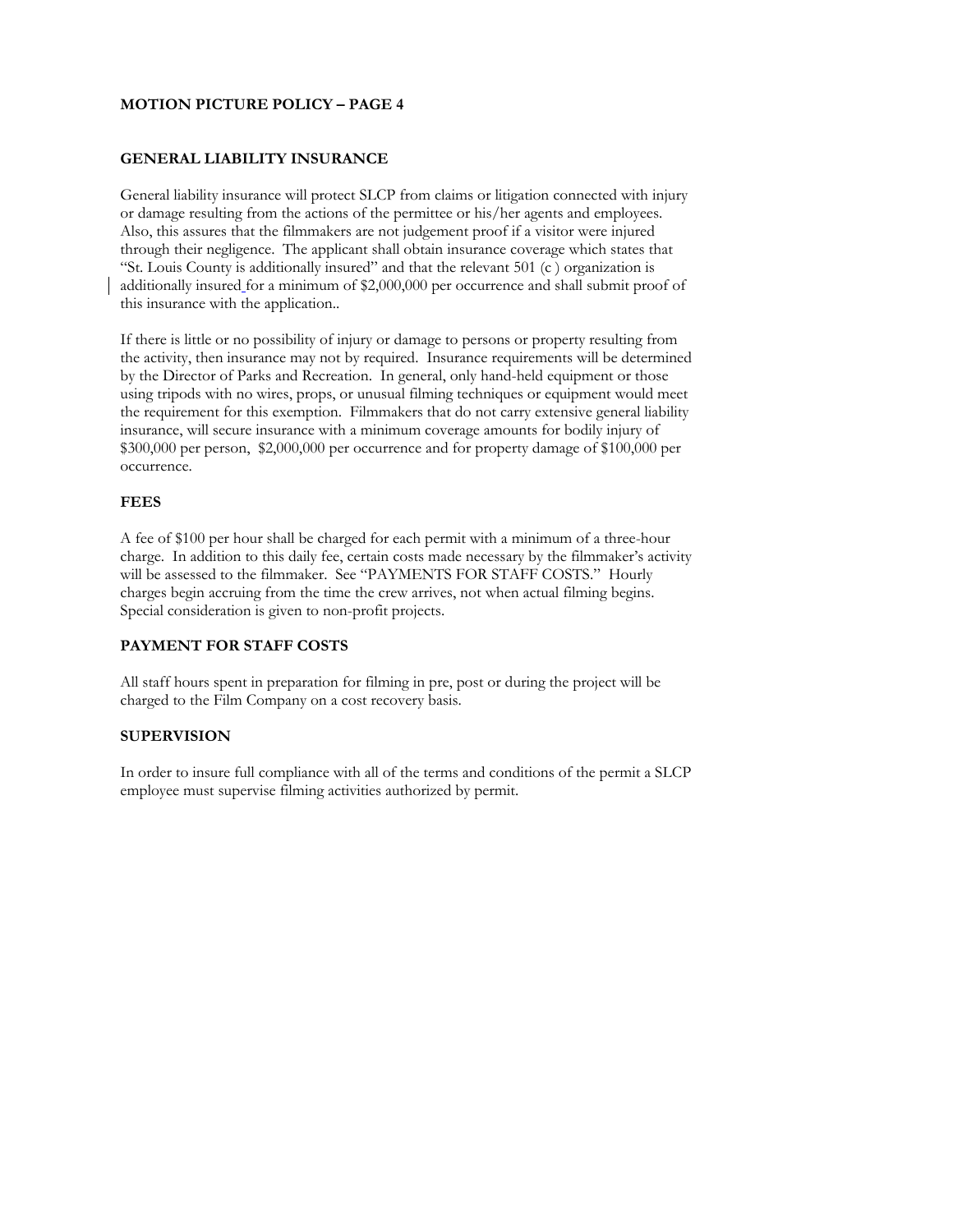### **RESOURCE DAMAGE**

The prevention of damage to any and all SLCP facilities, resources or artifacts is mandatory. Activities must be prohibited which involve driving vehicles off roads where prohibited, illegal use of aircraft, cutting of trees or plant material, destroying wildlife, removal or disruption of artifacts, disturbing archeological sites or any other altering of the resources. Temporary, nondestructive activities, such as placing a prop, tent, vehicle, actor, etc., may be allowed if the resource is left intact and undamaged after the filming is completed. Any stunts or special effects must be discussed with the site manager before any filming begins. Any damages will be assessed by the Park Department.

# **DISRUPTION OF VISITOR ACTIVITIES**

All filming activities should not conflict unduly with visitors' experiences. SLCP will carefully examine requests to film in order to evaluate their potential effects on visitor's use. The Director of Parks and Recreation will determine if the filming activities will unduly affect public use of the site, and will determine which of the uses is best in the long term for the site. The Director of Parks and Recreation may determine that the filming fee paid fairly compensates the public for its inconvenience at the site. This compensation will be considered when determining whether any activity unduly restricts the visitors' experience.

### **TERMINATION OF PERMIT**

If at any time the conditions of the agreement are not being met or the film crew is not following staff instructions, SLCP has the right to "pull the plug" and stop the filming. Permit fees will not be refunded and the hourly fees and any other charges to the film crew will continue to accrue.

# **SLCP FACILITIES AND EQUIPMENT**

All sites and areas required for filming or behind the scenes work will be defined and approved in advance. This includes filming "sets," eating and smoking areas, parking areas, set and property construction and storage areas, and office areas.

SLCP equipment is not available for loan or rent to film companies. If SLCP artifacts are made available, they will be operated or administered by SLCP staff, and be rented at a determined cost.

Only SLCP staff members can handle objects that belong to SLCP. Only SLCP staff will light candles or fireplaces and remain present. All reproductions/props brought onto park property must be inventoried, and marked or tagged as the property of the film company. Any equipment/artifacts that are damaged that are property of SLCP will be accessed damage costs by SLCP staff. Repair or replacement costs will be billed to the film company.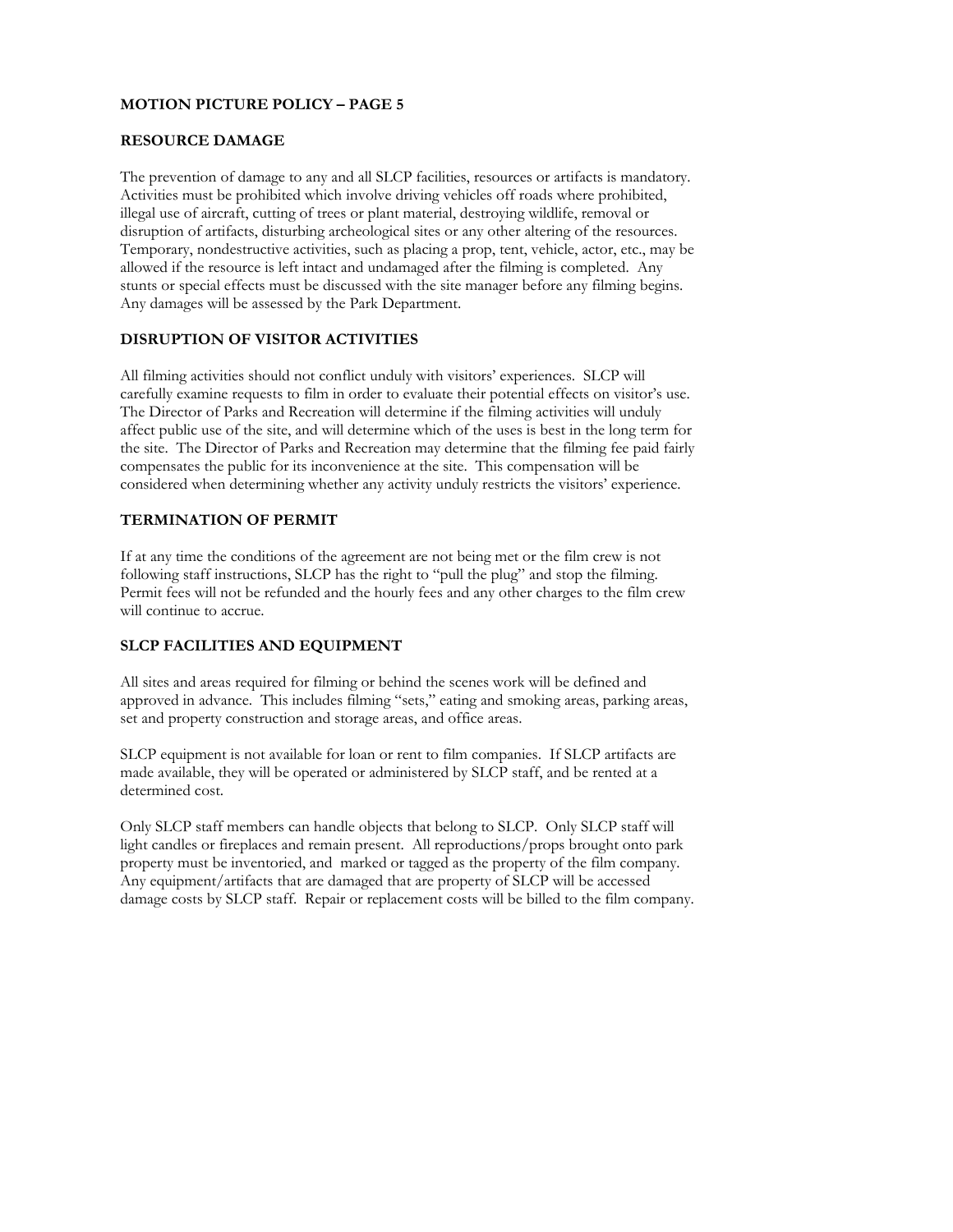#### **OFF DUTY EMPLOYEES WORKING FOR FILM COMPANY**

Because of the potential for conflict of interest SLCP employees are not eligible to work for the film company.

## **SLCP SYMBOLS**

Whenever a film company wishes to use the SLCP logo, especially in titles, credits and similar long and deliberate exposures, the permission of the Director of Parks is required. The Director of Parks may authorize the use of any logo(s) for uses that will contribute to purposes of education as they relate to the programs of SLCP. This regulation shall not be applied so narrowly that there will be a prohibition of incidental filming of the logo except where the filming is for advertising, promotional or directly commercial purposes. Incidental filming includes casual appearances of the symbol, such as an SLCP vehicle or sign.

### **CREDIT LINES**

Credit to SLCP will be at the discretion of the Director of Parks and Recreation.

The suggested format for credit lines is: Name (s) of Site (s) St. Louis County Parks and the relevant 501 (c ) 3 organization.

# **SCRIPT**

A complete copy of the script including directional information shall be provided to the onsite manager prior to the issuance of a permit. Any objectionable or inaccurate information may lead to the permit being denied.

Director Date

Effective Date: 12/01/01 Revision Date: 04/02 Revision Date: 03/10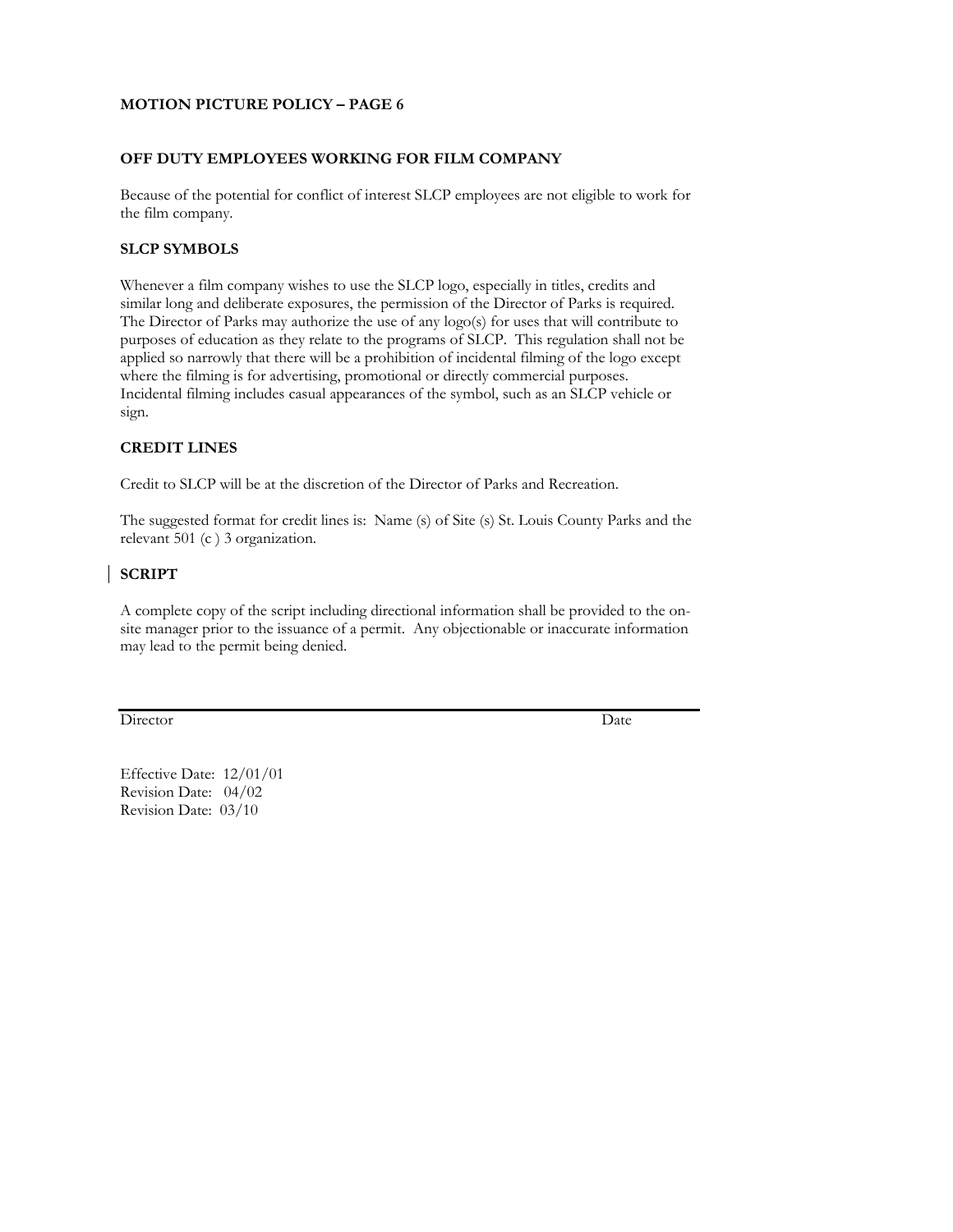# APPLICATION FOR PERMISSION TO FILM

| Location:<br><u> 1989 - Johann Stoff, amerikansk politiker (d. 1989)</u>                                                                          |            |
|---------------------------------------------------------------------------------------------------------------------------------------------------|------------|
|                                                                                                                                                   |            |
|                                                                                                                                                   |            |
|                                                                                                                                                   |            |
|                                                                                                                                                   |            |
| Synopsis of                                                                                                                                       |            |
|                                                                                                                                                   |            |
|                                                                                                                                                   |            |
| Name of Insurance Company:                                                                                                                        |            |
| Other projects completed in the past 5<br>years:                                                                                                  |            |
|                                                                                                                                                   |            |
| Upon review and acceptance of the application you will be mailed a contract.<br>Application fee: $$25.00$ to be paid to relevant site $501(c)3$ . |            |
|                                                                                                                                                   | Deleted: ¶ |

Signature (Film Company)

 $\overline{\phantom{a}}$ 

Name

Date